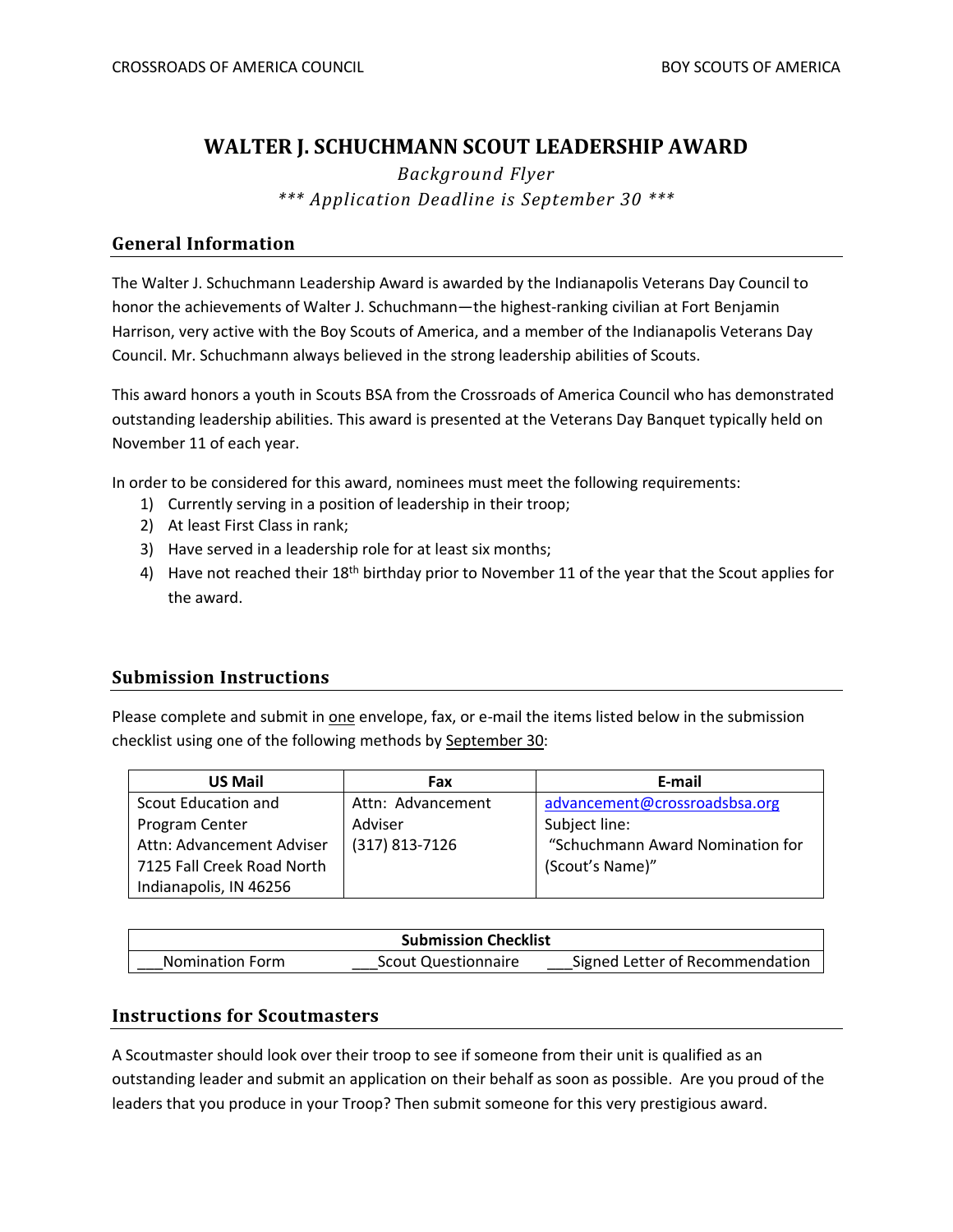## **WALTER J. SCHUCHMANN SCOUT LEADERSHIP AWARD**

*Nomination Form \*\*\* Application Deadline is September 30. \*\*\**

Thank you for taking the time to nominate a Scout in the Crossroads of America Council for this prestigious award recognizing outstanding leadership abilities. In addition to filling out the nomination form below, please also write and sign a **letter of recommendation** explaining why you feel this Scout deserves to be recognized. Submission instructions can be found at the end of this form.

| <b>Nominee Information</b>                                                |                                                                                                     |
|---------------------------------------------------------------------------|-----------------------------------------------------------------------------------------------------|
|                                                                           |                                                                                                     |
|                                                                           |                                                                                                     |
|                                                                           |                                                                                                     |
|                                                                           |                                                                                                     |
|                                                                           |                                                                                                     |
|                                                                           |                                                                                                     |
|                                                                           | Troop# __________    Present Rank ______________________________    Date of Rank __________________ |
|                                                                           |                                                                                                     |
| Other Leadership Positions Previously Held:                               |                                                                                                     |
| <u> 1989 - Johann Barnett, fransk politiker (d. 1989)</u>                 | Dates of service <b>Example 20</b>                                                                  |
|                                                                           |                                                                                                     |
| <b>Completed Troop Leader Training Course:</b>                            | Yes _______ No_______ Date _________________                                                        |
| <b>Completed National Youth Leader Training:</b>                          | Yes________ No_______ Date _________________                                                        |
|                                                                           | Served on camp staff: Yes______ No______ Location and Dates _____________________                   |
| Served as an elected leader in Firecrafter ember, flame or council level? |                                                                                                     |
|                                                                           |                                                                                                     |
| Served as an elected leader in Order of the Arrow chapter or lodge?       |                                                                                                     |
| Role and Dates                                                            |                                                                                                     |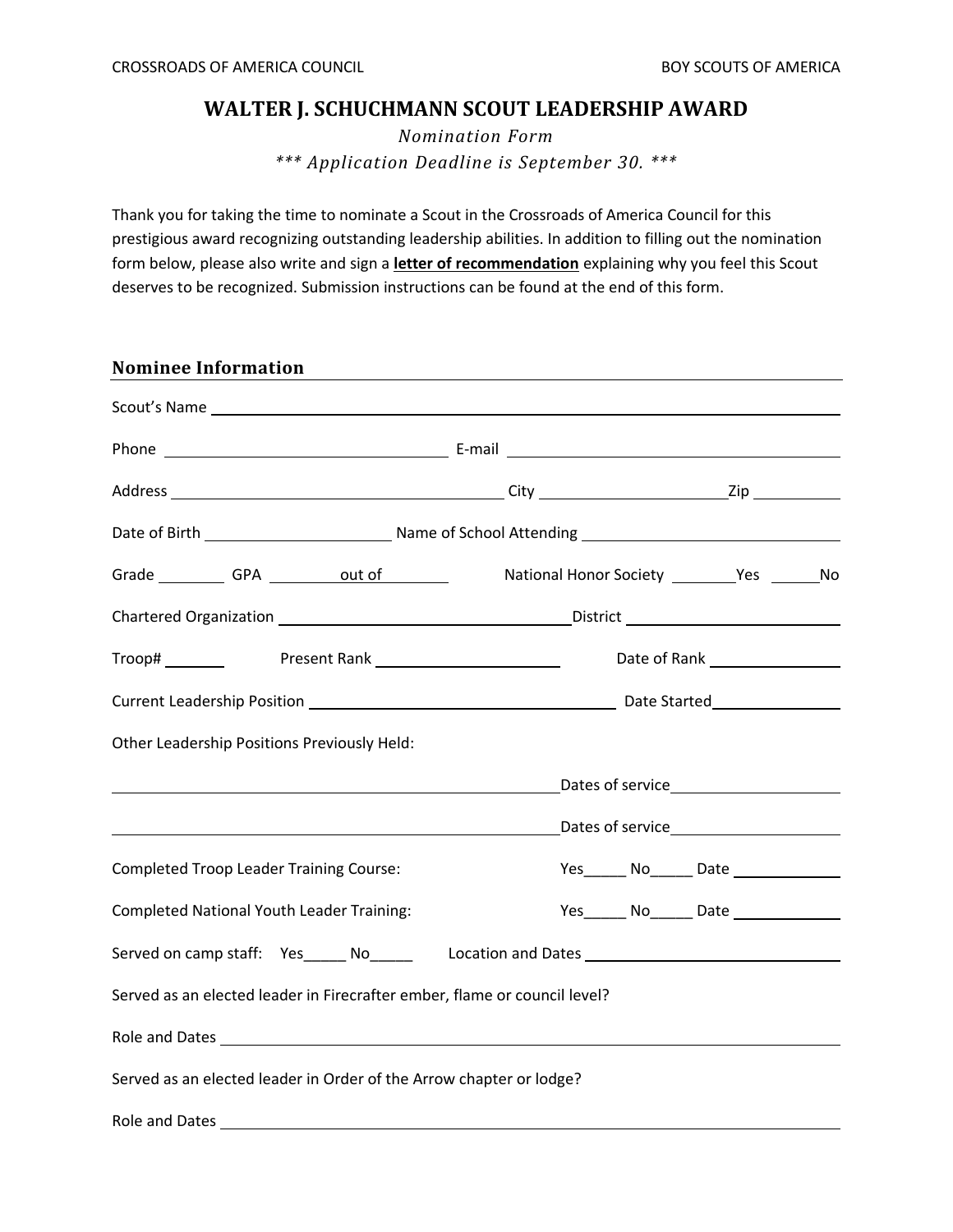#### CROSSROADS OF AMERICA COUNCIL **Example 20 and 20 and 20 and 20 and 20 and 20 and 20 and 20 and 20 and 20 and 20 and 20 and 20 and 20 and 20 and 20 and 20 and 20 and 20 and 20 and 20 and 20 and 20 and 20 and 20 and 20 and 2**

What are the special leadership achievements that have led you to nominate this Scout for the Walter J. Schuchmann Scout Leadership Award?

|                              |  | <u> 2000 - Andrea Andrewski, amerikansk politik (d. 1982)</u>                                                                                                                                                                        |
|------------------------------|--|--------------------------------------------------------------------------------------------------------------------------------------------------------------------------------------------------------------------------------------|
|                              |  |                                                                                                                                                                                                                                      |
|                              |  |                                                                                                                                                                                                                                      |
| <b>Nominator Information</b> |  |                                                                                                                                                                                                                                      |
|                              |  |                                                                                                                                                                                                                                      |
|                              |  | Address <b>experimental contract of the contract of the contract of the contract of the contract of the contract of the contract of the contract of the contract of the contract of the contract of the contract of the contract</b> |
|                              |  |                                                                                                                                                                                                                                      |
|                              |  |                                                                                                                                                                                                                                      |
|                              |  |                                                                                                                                                                                                                                      |
|                              |  | Discontinue the Constitution can acquire the complete the Constitution of the section and the section of This                                                                                                                        |

Please have the Scout that you are nominating complete the Scout questionnaire on the next page. This will allow the selection committee to have the necessary information to judge all candidates equally.

## **Submission Instructions**

Please complete and submit in one envelope, fax, or e-mail the items listed below in the submission checklist using one of the following methods by September 30:

| <b>US Mail</b>             | Fax               | E-mail                           |
|----------------------------|-------------------|----------------------------------|
| Scout Education and        | Attn: Advancement | advancement@crossroadsbsa.org    |
| Program Center             | Adviser           | Subject line:                    |
| Attn: Advancement Adviser  | (317) 813-7126    | "Schuchmann Award Nomination for |
| 7125 Fall Creek Road North |                   | (Scout's Name)"                  |
| Indianapolis, IN 46256     |                   |                                  |

|                        | <b>Submission Checklist</b> |                                 |
|------------------------|-----------------------------|---------------------------------|
| <b>Nomination Form</b> | <b>Scout Questionnaire</b>  | Signed Letter of Recommendation |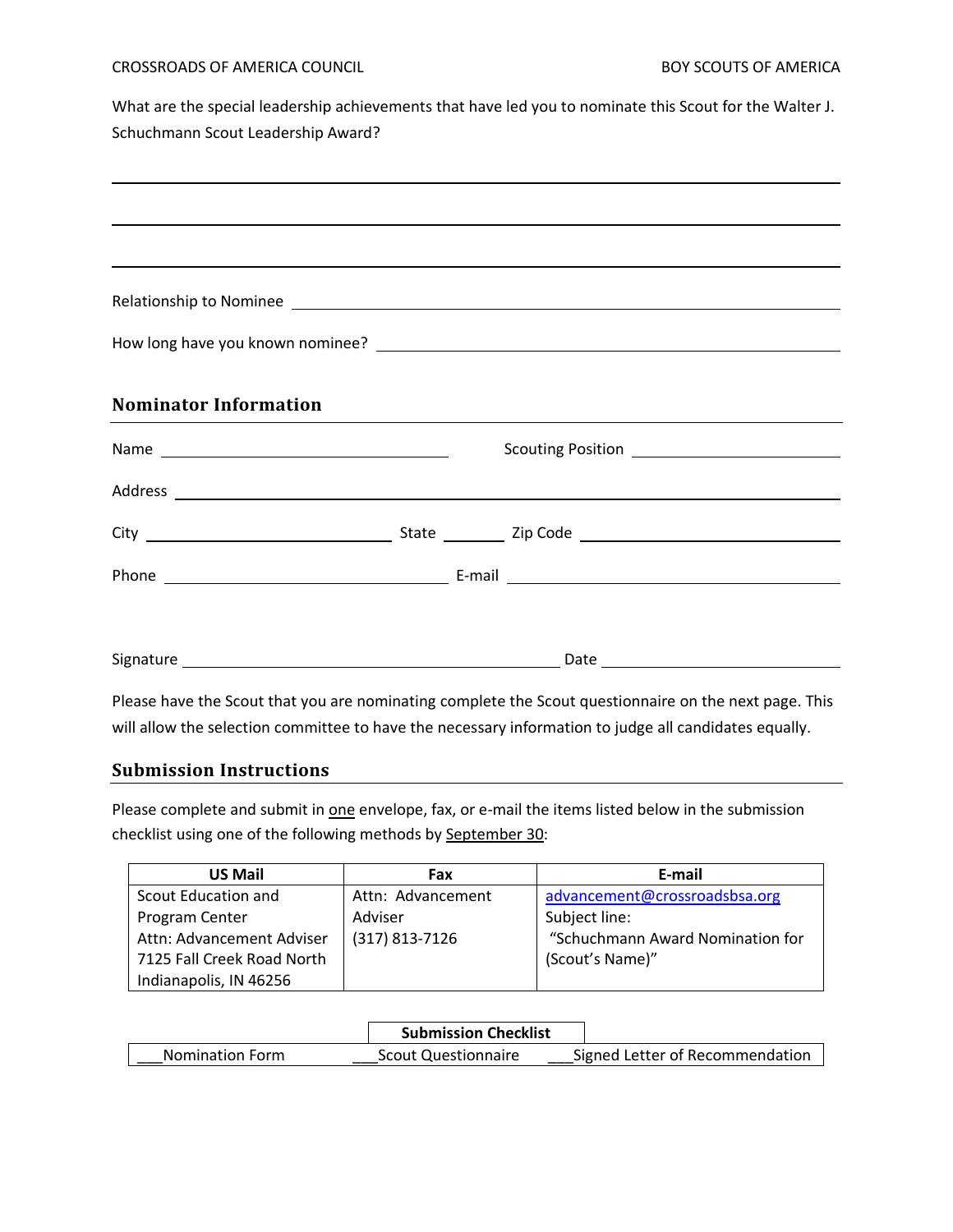## **WALTER J. SCHUCHMANN SCOUT LEADERSHIP AWARD**

*Scout Questionnaire \*\*\* Application Deadline is September 30. \*\*\**

### **General Information**

The Walter J. Schuchmann Leadership Award is awarded by the Indianapolis Veterans Day Council to honor the achievements of Walter J. Schuchmann—the highest-ranking civilian at Fort Benjamin Harrison, very active with the Boy Scouts of America, and a member of the Indianapolis Veterans Day Council. Mr. Schuchmann always believed in the strong leadership abilities of Scouts.

This award honors a youth in Scouts BSA from the Crossroads of America Council who has demonstrated outstanding leadership abilities. This award is presented at the Veterans Day Banquet typically held on November 11 of each year.

You are being nominated for this award by your unit or an adult that you know. In order to consider all applicants equally, the selection committee needs you to answer the following questions. Once completed, please give this questionnaire back to the person that gave it to you.

### **Questions**

|                                                                                                                     | Troop Date of Birth: 1990 Contract Contract Date of Birth:                                                                                                                                                                                                                                    |  |  |  |  |
|---------------------------------------------------------------------------------------------------------------------|-----------------------------------------------------------------------------------------------------------------------------------------------------------------------------------------------------------------------------------------------------------------------------------------------|--|--|--|--|
|                                                                                                                     |                                                                                                                                                                                                                                                                                               |  |  |  |  |
|                                                                                                                     | In order to be considered for this award, nominees must meet the following requirements:                                                                                                                                                                                                      |  |  |  |  |
| 1)<br>2)<br>3)<br>4)                                                                                                | Currently serving in a position of leadership in their troop;<br>At least First Class in rank;<br>Have served in a leadership role for at least six months;<br>Have not reached your 18 <sup>th</sup> birthday prior to November 11 of the year that the Scout is<br>nominated for the award; |  |  |  |  |
|                                                                                                                     | $Yes \_$<br>Do you meet these requirements?<br>No and the second second second second second second second second second second second second second second second second second second second second second second second second second second second second second second s                 |  |  |  |  |
| If selected, can you attend the Veterans Day Banquet (typically on November 11)? Yes ______ No_____                 |                                                                                                                                                                                                                                                                                               |  |  |  |  |
| What are the lasting benefits you have received from Scouting that will be helpful to you now and in the<br>future? |                                                                                                                                                                                                                                                                                               |  |  |  |  |
|                                                                                                                     |                                                                                                                                                                                                                                                                                               |  |  |  |  |
|                                                                                                                     |                                                                                                                                                                                                                                                                                               |  |  |  |  |